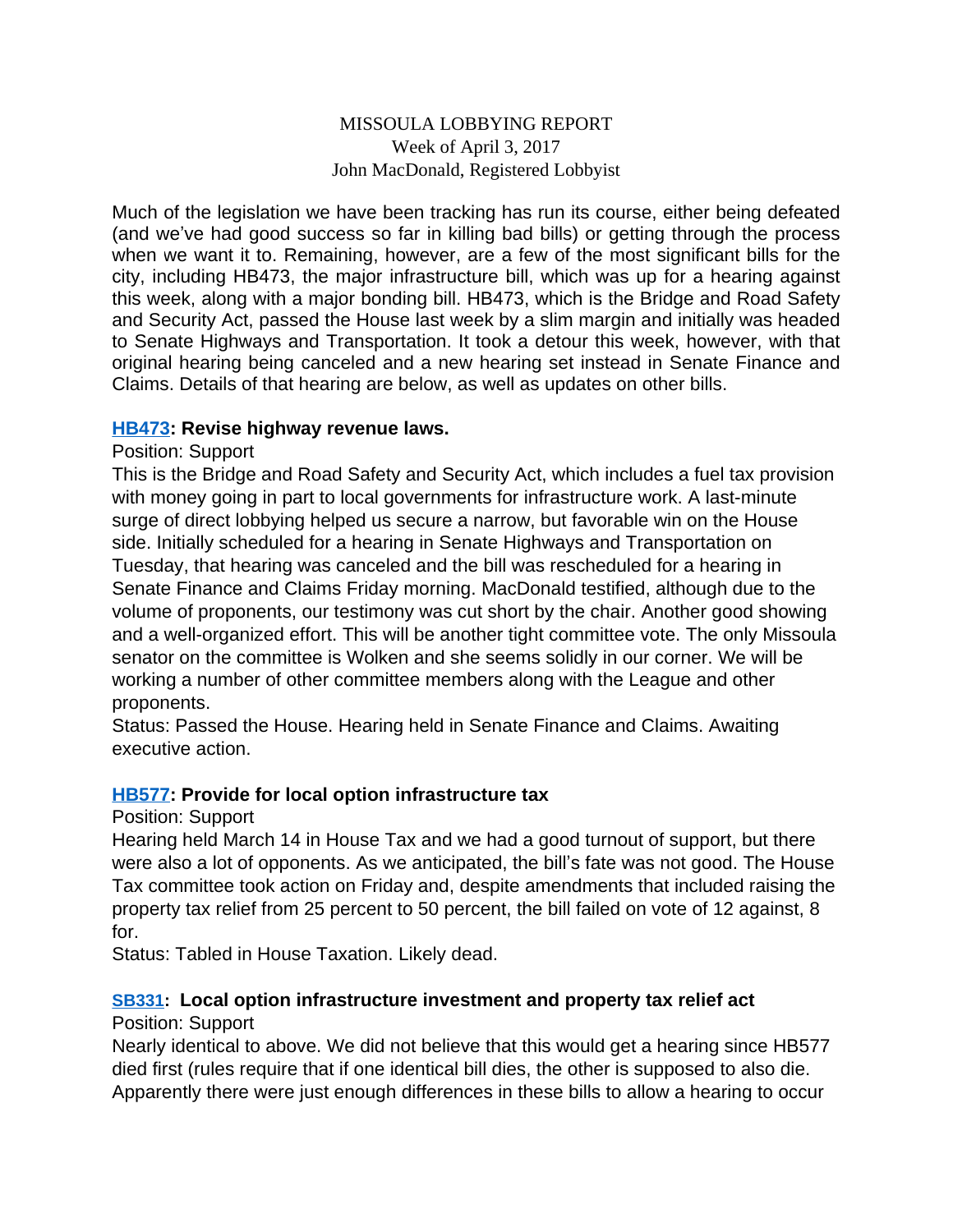on this one. However, we didn't have the votes (we're pretty sure we didn't) and it was also tabled in committee.

Status: Tabled in Senate Tax. Likely dead.

# **TIF Bills**

#### **[HB573](http://laws.leg.mt.gov/legprd/LAW0210W$BSIV.ActionQuery?P_BILL_NO1=573&P_BLTP_BILL_TYP_CD=HB&Z_ACTION=Find&P_SESS=20171): Revise education funding laws related to tax increment financing.**

Position: Oppose

This bill would remove the 95 school mills from the TIF calculation, but only for TIFS in urban renewal districts or REDDS established on or after the effective date. A BAD bill. After getting out of the House, we worked closely with the League to develop a strategy to kill this bill on the Senate side and had an understanding with the sponsor that it would likely get tabled if we offered only "light" opposition. This would mean just the League coming in and offering some testimony. However, due to some events outside of our control, the bill regained some steam. A hearing on the bill was held March 31 and we showed up en mass on short notice. Probably eight to ten opponents testified. Unsure of the fate, but I think we've worked things out so that this bill will likely be tabled.

Status: Passed the House. Senate hearing March 31. Still awaiting executive action.

### **[HB413](http://laws.leg.mt.gov/legprd/LAW0210W$BSIV.ActionQuery?P_BILL_NO1=413&P_BLTP_BILL_TYP_CD=HB&Z_ACTION=Find&P_SESS=20171): Revise laws related to use of TIF financing.**

Position: Oppose.

From MLCT: The bill provides for a recapture provision if building improvements are made with TIF funds. If controlling stock or other equity interest in the building is sold, leased, or transferred within 5 years of the TIF funded improvements, 100% of the funds must be paid back; 80% if within 6 years; decreasing by 20% each year thereafter. No recapture after 10 years; no recapture if ownership conveyed to a governmental entity. (2) The bill provides for a direct court review of any decision made under Title 7, Chapter 15, Parts 42 or 43 by any taxpayer or taxing jurisdiction. Kelly Lynch with the League has worked this bill very hard and believes Essman will agree to table this bill in committee and some reporting issues will become part of SB27. Status: TABLED in committee. Likely dead.

#### **[SB27](http://laws.leg.mt.gov/legprd/LAW0210W$BSIV.ActionQuery?P_BILL_NO1=27&P_BLTP_BILL_TYP_CD=SB&Z_ACTION=Find&P_SESS=20171): Amend TIF laws related to public hearings and reporting.**

Position: (Changed) Support Amended Version

As amended in Senate, requires the local government's annual financial report under 2-7- 503 to include a report of the financial activities related to TIF; requires public meeting and opportunity for comment on all matters before the urban renewal agency board; requires the TIF annual report under 7-15-4237 to "describe the public purpose of expenditures of tax increment and how the expenditures meet the goals of the urban renewal plan or comprehensive development plan (TEDD).

Status: Passed the House with amendments. Returned to the Senate with amendments. Still awaiting floor vote on the amended version..

### **[HB396](http://laws.leg.mt.gov/legprd/LAW0210W$BSIV.ActionQuery?P_BILL_NO1=396&P_BLTP_BILL_TYP_CD=HB&Z_ACTION=Find&P_SESS=20171): Revise laws related to tax increment financing**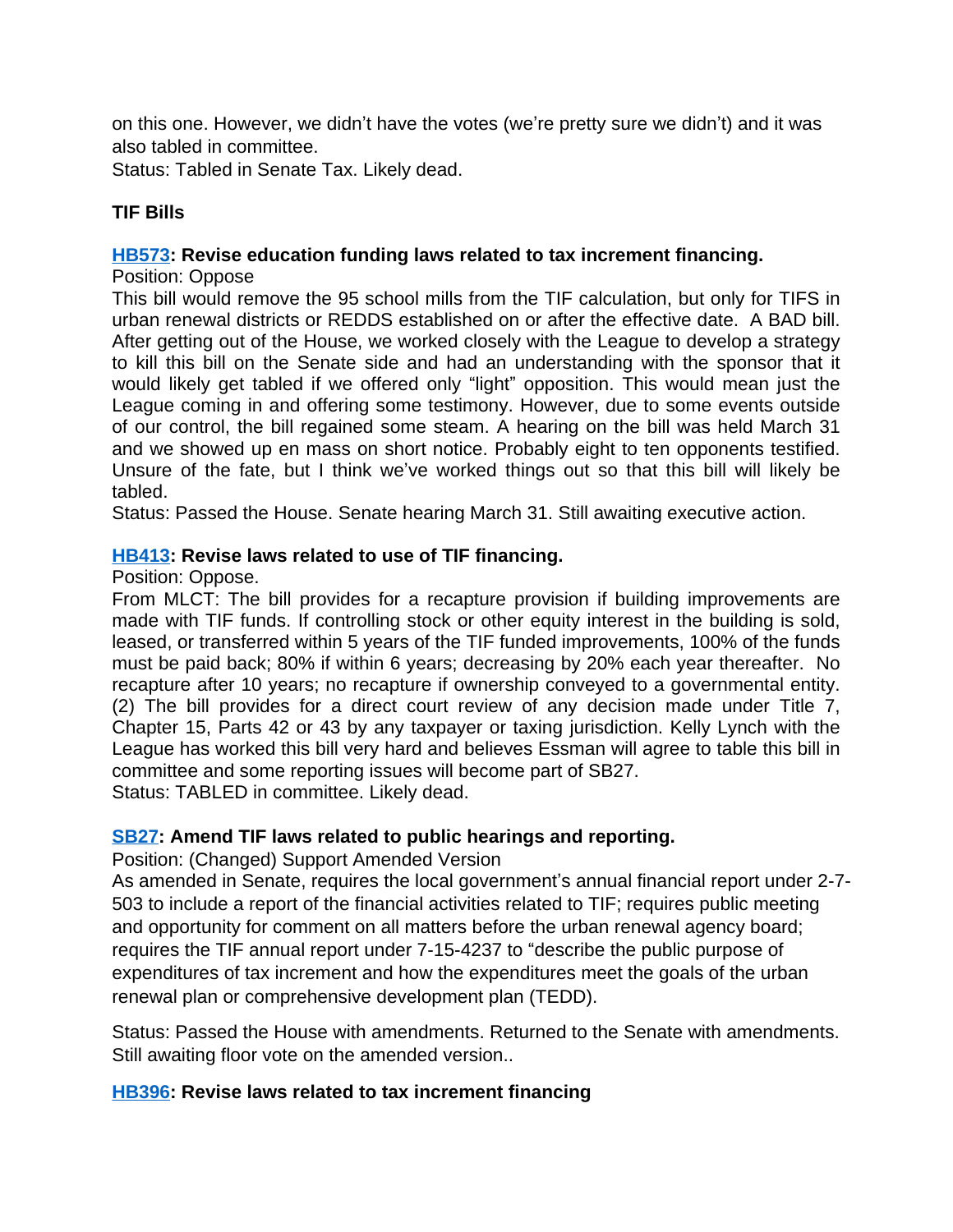#### Position: Support.

Replacement bill for HB 250. MACO, MTSBA, and League drafted amendment language to HB 250 that would remove veto vote but require that city meet and confer with county and school district before creating plan with TIF, adding TIF to existing plan, or bonding. Met with Grubbs 1/30 to review proposed amendments; new bill title needed to make amendments, Rep Grubbs tabled HB250 and replace with HB 396 with the amendments previously approved

Status: Passed both House and Senate. Transmitted to the governor.

# **[HB30:](http://laws.leg.mt.gov/legprd/LAW0210W$BSIV.ActionQuery?P_BILL_NO1=30&P_BLTP_BILL_TYP_CD=HB&Z_ACTION=Find&P_SESS=20171) Remove voted levies approved after creation of TIF from tax increment provision**

Position: Neutral (changed from Oppose)

Another bill from the RTIC. We let this one go as part of an agreement to . Status: Passed Senate and House. Transmitted to the governor.

# **[HB359](http://laws.leg.mt.gov/legprd/LAW0210W$BSIV.ActionQuery?P_BILL_NO1=359&P_BLTP_BILL_TYP_CD=HB&Z_ACTION=Find&P_SESS=20171): Limit tax increment financing revenue to local mills.**

Position: Oppose.

Terrible bill that would limit TIF revenue to local mills only, removing mills collected on behalf of school districts, mills supporting elementary and high school retirement obligations, public school equalization mills, u-system mills and permissive levies. Status: TABLED IN House Tax.

# **[HB411](http://laws.leg.mt.gov/legprd/LAW0210W$BSIV.ActionQuery?P_BILL_NO1=411&P_BLTP_BILL_TYP_CD=HB&Z_ACTION=Find&P_SESS=20171): Limiting use of TIF money. (Façade bill)**

Position: Oppose Adam Hertz's bill dealing with concerns about TIF money being spent on private businesses within TIF Districts. Chris Behan testified on behalf of the city. Status: TABLED in House Tax.

# **[HB134](http://laws.leg.mt.gov/legprd/LAW0210W$BSIV.ActionQuery?P_BILL_NO1=134&P_BLTP_BILL_TYP_CD=HB&Z_ACTION=Find&P_SESS=20171): Revise school funding related to facilities**

Position: Neutral (CHANGED from oppose)

HB 134 originally would have removed the 95 school mills from the TIF calculation, redirecting it to fund school facility improvements through the state's Quality Schools Facility Grant Program. Essman agreed to an amendment to take that provision out of the bill and we remove our opposition.

Status: Amended version passed the House Education. Senate hearing held March 29. S6till awaiting executive action.

# **[HB250](http://laws.leg.mt.gov/legprd/LAW0210W$BSIV.ActionQuery?P_BILL_NO1=250&P_BLTP_BILL_TYP_CD=HB&Z_ACTION=Find&P_SESS=20171): Require county and school district approval for adoption of TIF provision**

Position: Oppose. (Amendments may be offered)

The league worked with the sponsor to table this in favor of a new version. (See HB396) Status: House Local Government TABLED.

# **[HB403](http://laws.leg.mt.gov/legprd/LAW0210W$BSIV.ActionQuery?P_BILL_NO1=403&P_BLTP_BILL_TYP_CD=HB&Z_ACTION=Find&P_SESS=20171): Revise TIF laws to require remittance if increment exceeds certain level.**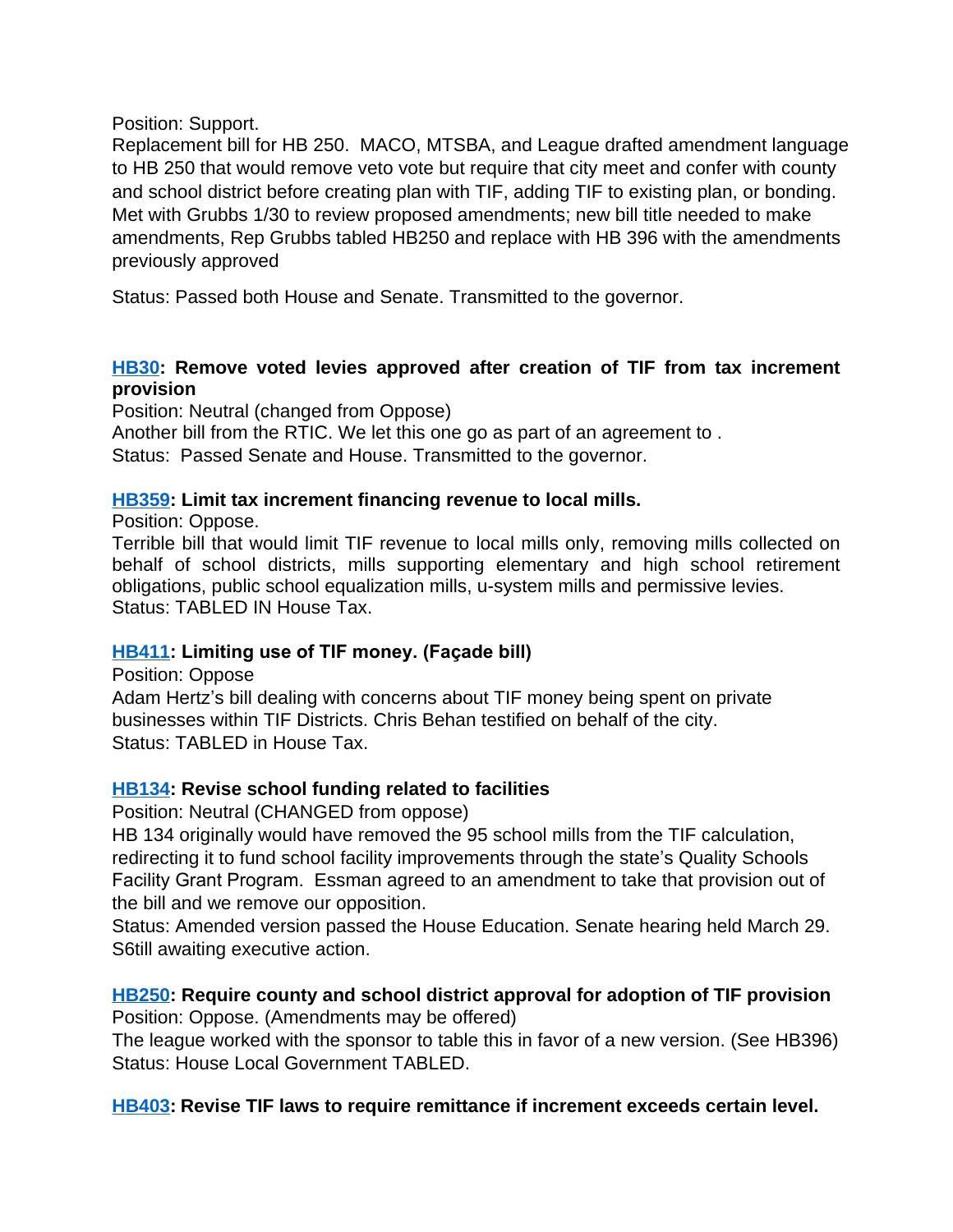#### Position: Oppose.

This bill would require remittance of all incremental taxable value of one or more urban renewal districts in excess of 5 percent of the municipality's total taxable value, except for any revenue already pledged to the repayment of bonds.

Status: TABLED in Committee

### **[SB34](http://laws.leg.mt.gov/legprd/LAW0210W$BSIV.ActionQuery?P_BILL_NO1=34&P_BLTP_BILL_TYP_CD=SB&Z_ACTION=Find&P_SESS=20171): Amend laws related to an urban renewal agency board of commissioners**

Position: Oppose

John Hoeven bill that would have required appointment of representatives from schools and county commissioners on boards. Originally passed, but the sponsor called the bill back and no action has been taken.

Status: Likely dead. Sitting in committee without further action.

#### **[SB130:](http://laws.leg.mt.gov/legprd/LAW0210W$BSIV.ActionQuery?P_BILL_NO1=130&P_BLTP_BILL_TYP_CD=SB&Z_ACTION=Find&P_SESS=20171) Revise tax increment finance laws**

Position: Support

Would have allowed TIF expenditures for energy efficiency in certain projects. Status: Died on a tie vote in committee. Likely dead.

### **OTHER BILLS:**

#### **[SB251:](http://laws.leg.mt.gov/legprd/LAW0210W$BSIV.ActionQuery?P_BILL_NO1=251&P_BLTP_BILL_TYP_CD=SB&Z_ACTION=Find&P_SESS=20171) Generally revise laws related to short-term rental facilities.**

Position: Support

This bill began essentially as a request from several city council members, but Kelly Lynch at the League took it on to address issues that were also arising in other communities. We did not testify for or against, but provided information and assistance to Lynch, the bill sponsor and others.

Status: Passed the Senate. Was tabled in House Judiciary

### **[SB330:](http://laws.leg.mt.gov/legprd/LAW0210W$BSIV.ActionQuery?P_BILL_NO1=330&P_BLTP_BILL_TYP_CD=SB&Z_ACTION=Find&P_SESS=20171) Provide for property assessed clean energy financing.**

Position: Support

This bill was the authorizing legislation for PACE in Montana. We supported and I provided brief testimony at the hearing. Lots of opponents, however, who pointed out some flaws in how the bill was put together. Although Initially tabled, the committee reconsidered the bill and it was approved with some amendments and passed committee and full Senate.

Status: Revived. Hearing scheduled for March 10

### **[HB611](http://laws.leg.mt.gov/legprd/LAW0210W$BSIV.ActionQuery?P_BILL_NO1=611&P_BLTP_BILL_TYP_CD=HB&Z_ACTION=Find&P_SESS=20171): Generally revise state laws related to immigration and refugees.**

Position: Oppose,

SK Rossi with the ACLU made us aware of this bill March 17. It essentially prohibits local governments from enacting any "sanctuary"-type legislation or addressing immigration or refugee issues. We were not able to personally testify.

Status: Initially passed second-reading in the House, but was referred to House Appropriation, where the committee TABLED it.

### **[HB609](http://laws.leg.mt.gov/legprd/LAW0210W$BSIV.ActionQuery?P_BILL_NO1=609&P_BLTP_BILL_TYP_CD=HB&Z_ACTION=Find&P_SESS=20171): Generally revise privacy laws concerning protected facilities.**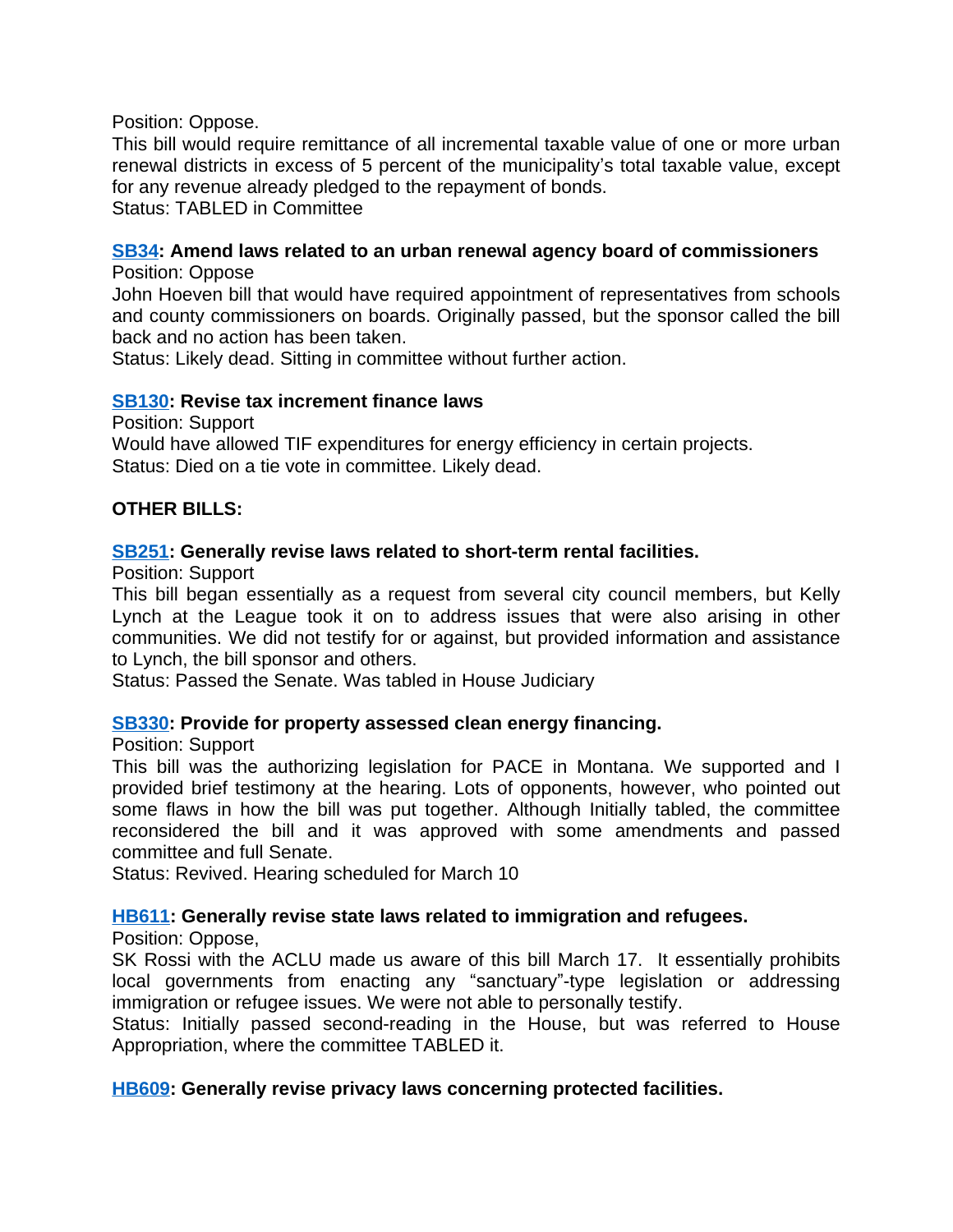#### Position: Opposed.

House Judiciary hearing March 23 was a train wreck. Chair allowed only 20 minutes for each side and we witnesses were cut off before we could provide any testimony. I submitted written testimony and worked a number of members very hard to help kill the bill. I personally did not believe we had much chance killing it, but were able to sway three key Republicans and got it done. Lots of kudos to LGBT advocates and the ACLU for their substantial work on this.

Status: TABLED in House Judiciary.

# **[SB189:](http://laws.leg.mt.gov/legprd/LAW0210W$BSIV.ActionQuery?P_BILL_NO1=189&P_BLTP_BILL_TYP_CD=SB&Z_ACTION=Find&P_SESS=20171) Revise protest provisions for special districts**

# Position: Oppose.

This is Sen. Regier's bill that would revise protest provisions for special districts. It's a bad bill in that all (and only) returned ballots would be counted. If 100 property owners are in a proposed district only ten return the letter and ONE of them protests, the 10 percent threshold is immediately met. If only two people returned a ballot and ONE protested, a 50 percent threshold is met and no action could be taken for two years. It's unworkable. We attempted to get an amendment on the House floor, but it failed. This bill survived third-reading. We'll need to discuss possibility of a governor veto. Status: Passed both House and Senate. Transmitted to the governor.

# **[SB188:](http://laws.leg.mt.gov/legprd/LAW0210W$BSIV.ActionQuery?P_BILL_NO1=188&P_BLTP_BILL_TYP_CD=SB&Z_ACTION=Find&P_SESS=20171) Revise authority to create special districts.**

Position: Oppose.

This was a companion bill to SB189 that would have decimated the ability to create special districts. We opposed along with the League on the Senate side and got it killed. Status: TABLED in committee.

# **[SB250:](http://laws.leg.mt.gov/legprd/LAW0210W$BSIV.ActionQuery?P_BILL_NO1=250&P_BLTP_BILL_TYP_CD=SB&Z_ACTION=Find&P_SESS=20171) Revise laws related to prosecutorial immunity.**

Position: Support. MacDonald testified in favor Status: Passed Senate. Passed House Judiciary. Awaiting floor vote.

# **[HB463](http://laws.leg.mt.gov/legprd/LAW0210W$BSIV.ActionQuery?P_BILL_NO1=463&P_BLTP_BILL_TYP_CD=HB&Z_ACTION=Find&P_SESS=20171): Prohibit chronically incapacitated substance abuse in public places.**

Position: Support (Due to local control component) Request from Billings. A similar idea last session ran into roadblocks. Billings is asking for the city's support. We are reviewing. Status: TABLED in Committee

# **[HB422](http://laws.leg.mt.gov/legprd/LAW0210W$BSIV.ActionQuery?P_BILL_NO1=422&P_BLTP_BILL_TYP_CD=HB&Z_ACTION=Find&P_SESS=20171): Generally revising laws related to local government; withholding or offsetting entitlement share payments to local government under certain circumstances.**

# Position: Neutral/Monitor

Discussed with Engen and Bickel. This bill comes out of a situation in Glacier County that legislators want to address statutorily. The MLCT has been involved in crafting this to ensure it is very narrow and won't impact cities that are compliant.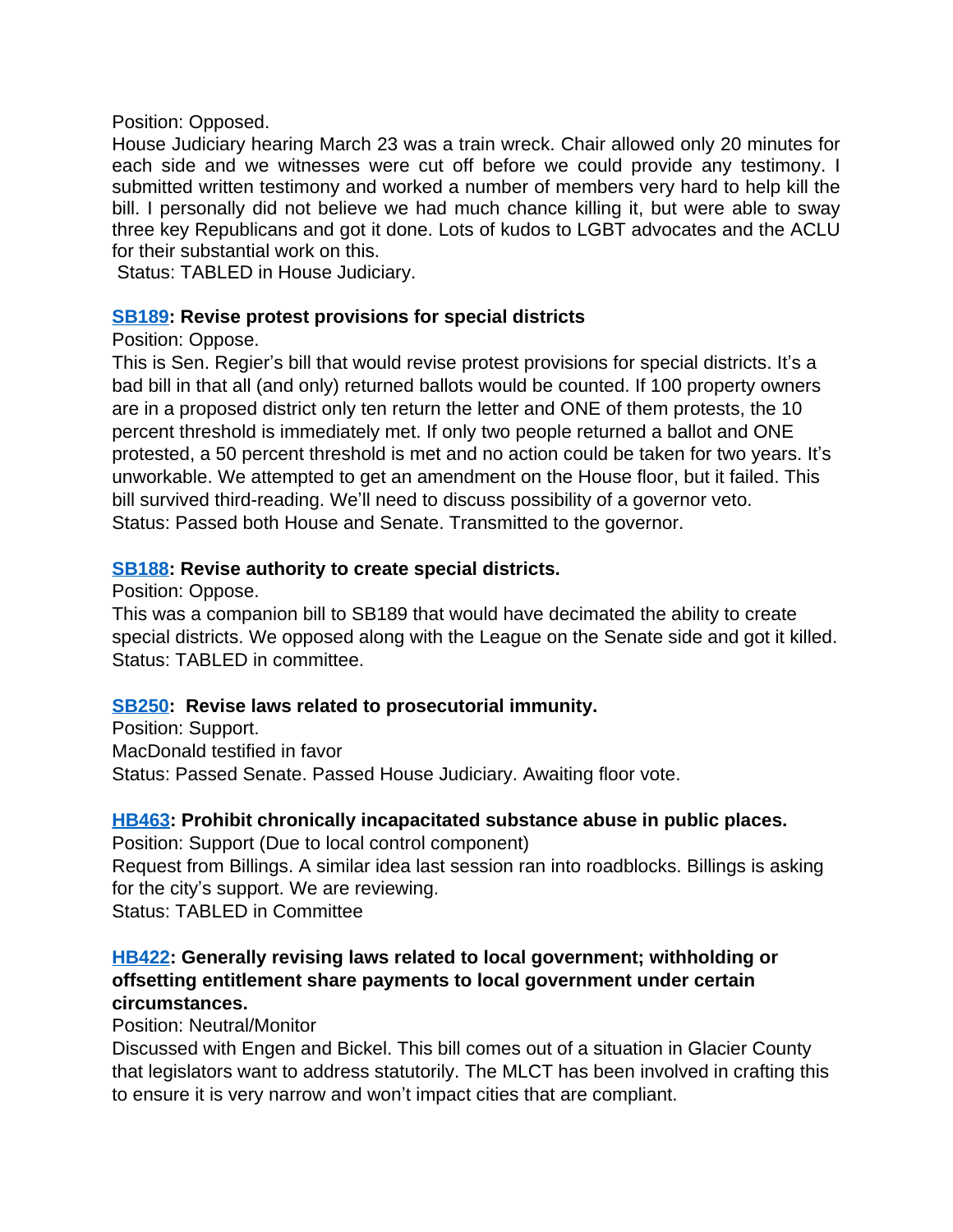We will monitor. Status: Passed the Senate and House. Transmitted to the governor.

### **[HB417](http://laws.leg.mt.gov/legprd/LAW0210W$BSIV.ActionQuery?P_BILL_NO1=417&P_BLTP_BILL_TYP_CD=HB&Z_ACTION=Find&P_SESS=20171): Generally revise laws related to non-discrimination**

Position: Support/Monitor Status: TABLED in committee.

# **[HB294](http://laws.leg.mt.gov/legprd/LAW0210W$BSIV.ActionQuery?P_BILL_NO1=294&P_BLTP_BILL_TYP_CD=HB&Z_ACTION=Find&P_SESS=20171): Encourage accessible playgrounds across the state.**

Position: Support/Monitor Status: Awaiting executive action in Senate Finance and Claims.

# **[SB106:](http://laws.leg.mt.gov/legprd/LAW0210W$BSIV.ActionQuery?P_BILL_NO1=106&P_BLTP_BILL_TYP_CD=SB&Z_ACTION=Find&P_SESS=20171) Revise laws related to use of certain chemical de-icers on Montana highways.**

Position: Oppose.

MacDonald testified against bill in Senate Finance and Claims after also testifying opposed in Senate Highways and Transportation. It was referred to Senate Finance and Claims, where it was tabled.

Status: TABLED in committee.

# **[HB94:](http://laws.leg.mt.gov/legprd/LAW0210W$BSIV.ActionQuery?P_BILL_NO1=94&P_BLTP_BILL_TYP_CD=HB&Z_ACTION=Find&P_SESS=20171) Generally revise public safety officer standards/training council laws.**

Position: Support amended version.

MacDonald worked with other interested parties on this one, largely to ensure that private businesses can contract with local governments to provide pretrial and misdemeanor services. Heavily amended bill but I think we are good with the final version

Status: Passed the House. Amended in the Senate and returned to the House for consideration. Awaiting vote.

# **[HB181](http://laws.leg.mt.gov/legprd/LAW0210W$BSIV.ActionQuery?P_BILL_NO1=181&P_BLTP_BILL_TYP_CD=HB&Z_ACTION=Find&P_SESS=20171): Establish requirements for police dogs.**

Position: Oppose without amendments.

MacDonald testified on behalf of the Missoula police in opposition to this bill. Committee tabled it on a voice vote Jan. 24<sup>th</sup>.

Status: TABLED in House Judiciary Committee.

# **[HB194](http://laws.leg.mt.gov/legprd/LAW0210W$BSIV.ActionQuery?P_BILL_NO1=194&P_BLTP_BILL_TYP_CD=HB&Z_ACTION=Find&P_SESS=20171): Prohibit local restrictions on electronic devices while driving.**

Position: Oppose

MacDonald testified against, along with representatives from other communities, law enforcement and the League. Bill made it out committee Jan. 20 on a narrow vote, but died on the floor.

Status: DIED on House floor.

# **[SB98](http://laws.leg.mt.gov/legprd/LAW0210W$BSIV.ActionQuery?P_BILL_NO1=98&P_BLTP_BILL_TYP_CD=SB&Z_ACTION=Find&P_SESS=20171): Property ownership fairness act.**

Position: Oppose.